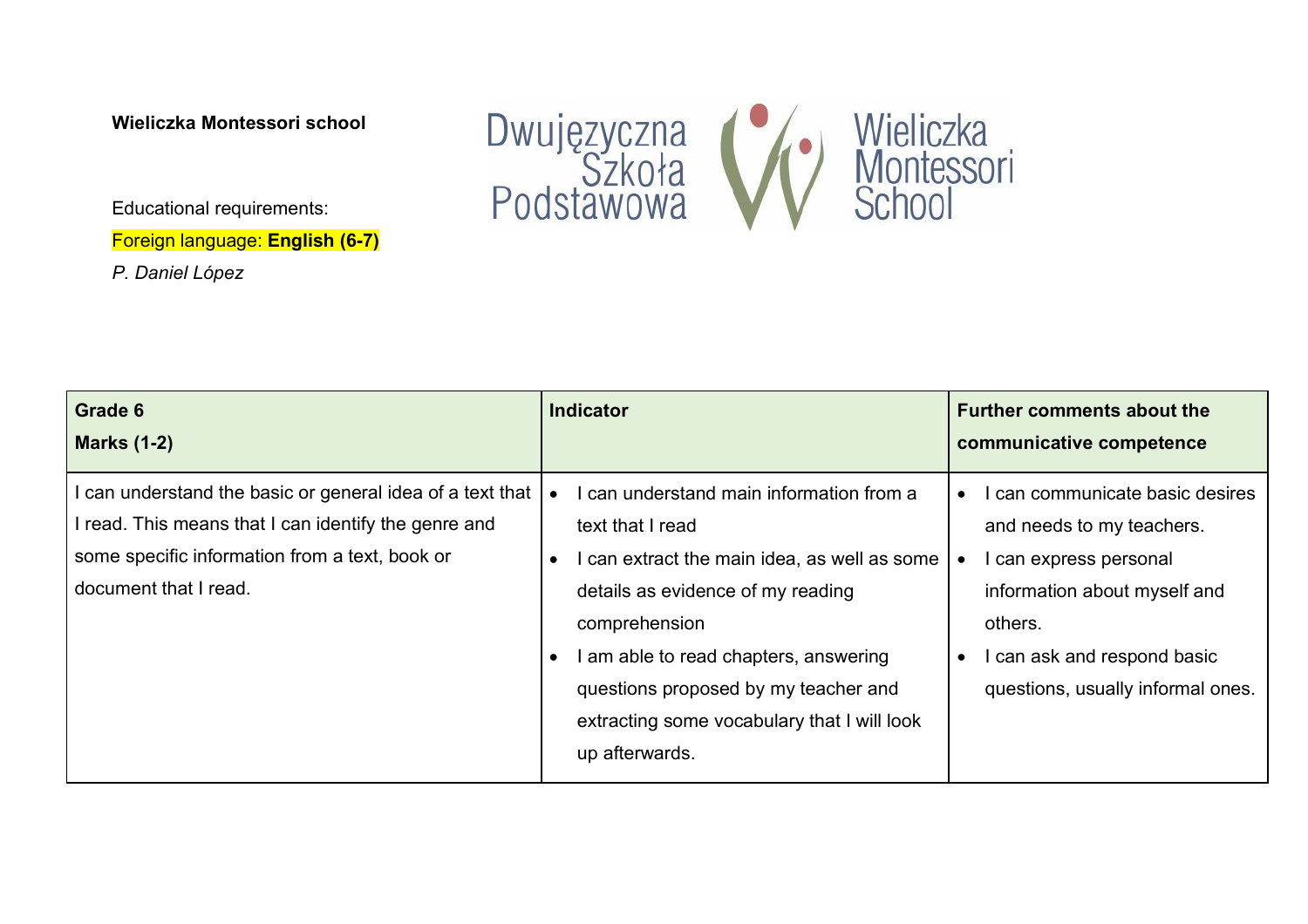| Grade 6<br>Marks (2)                                                                                                                       | <b>Indicator</b>                                                                                                                                                                                                                                                           | <b>Further comments about the</b><br>communicative competence                                                  |
|--------------------------------------------------------------------------------------------------------------------------------------------|----------------------------------------------------------------------------------------------------------------------------------------------------------------------------------------------------------------------------------------------------------------------------|----------------------------------------------------------------------------------------------------------------|
| I can write basic sentences with a logical structure.<br>Where I demonstrate knowledge of cohesive devices<br>that I have learnt in class. | I can write sentences describing and listing<br>$\bullet$<br>activities that I do and have done.<br>I can write composed descriptive sentences<br>where I provide details about me, or others<br>I can write logical sentences expressing<br>agreements and disagreements. | I am able to express agreement<br>or disagreement by using simple<br>sentences                                 |
| Grade: 6<br>Marks (3)                                                                                                                      | Indicator                                                                                                                                                                                                                                                                  | <b>Further comments about the</b><br>communicative competence                                                  |
| can comprehend, interpret, analyze, and evaluate a<br>wide range and level of complex literary and<br>informational texts.                 | I can read a text and identify all connectors<br>$\bullet$<br>(FANBOYS) so that I understand the<br>cohesive devices.                                                                                                                                                      | I can present information, findings,<br>and supporting evidence conveying<br>a clear and distinct perspective. |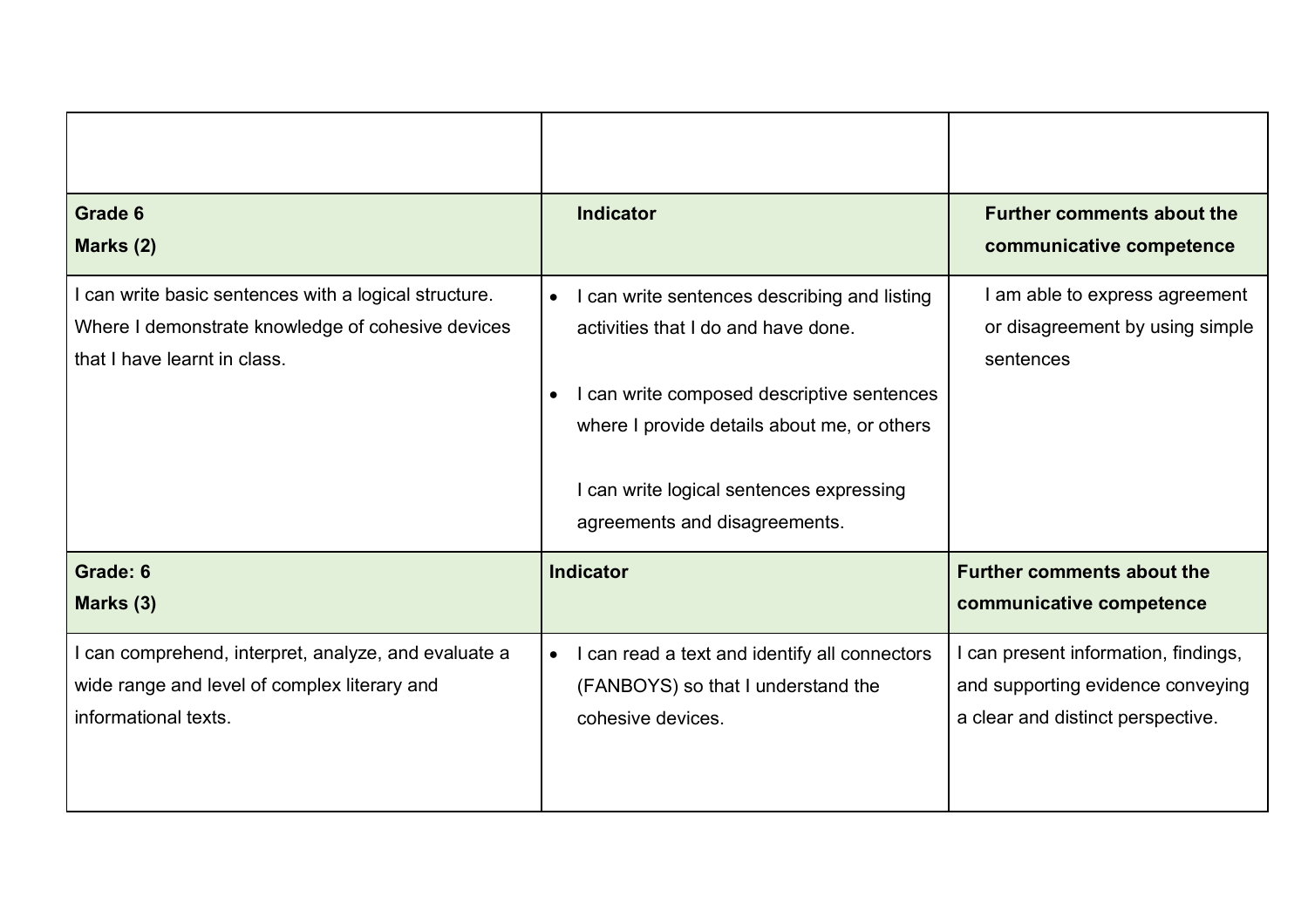|                                                                                                   | I can cite textual evidence that identifies the<br>$\bullet$<br>key ideas and details of a text and analyze<br>how these are developed over the course of<br>the text.<br>I can determine the meaning of words and<br>$\bullet$<br>phrases as they are used in a text, and | I can engage effectively in a<br>$\bullet$<br>range of collaborative<br>discussions (one-on-one, in<br>groups, and teacher-led) with<br>diverse partners on grade level<br>topics. |
|---------------------------------------------------------------------------------------------------|----------------------------------------------------------------------------------------------------------------------------------------------------------------------------------------------------------------------------------------------------------------------------|------------------------------------------------------------------------------------------------------------------------------------------------------------------------------------|
|                                                                                                   | analyze the structure of a text.                                                                                                                                                                                                                                           | I can present claims and<br>findings, in a clear manner with<br>relevant and appropriate<br>evidence.                                                                              |
| I am able to produce clear and coherent writing for a<br>range of tasks, purposes, and audiences. | can determine an author's point of view or<br>purpose.<br>I can select key ideas from a text and<br>$\bullet$<br>explain how they appear in a variety of<br>sources such as other texts, film,<br>performance, and television.                                             |                                                                                                                                                                                    |
|                                                                                                   | can write arguments to support and<br>explain a claim with clear reasons and<br>relevant evidence (quotations or                                                                                                                                                           |                                                                                                                                                                                    |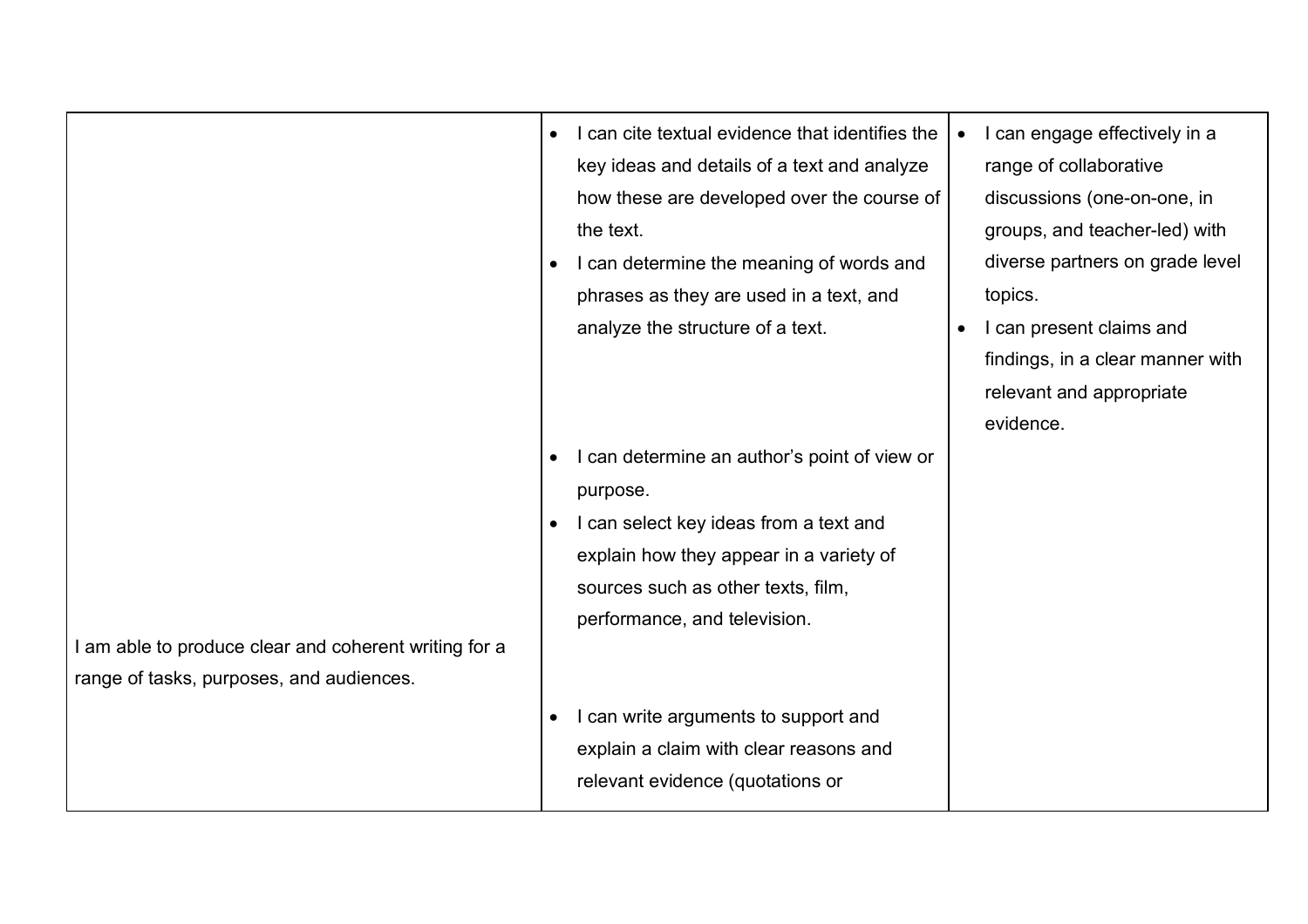|                                                                                                                                                                                     |                        | paraphrasing) through the selection,<br>organization, and analysis of relevant<br>content.<br>I can write informative/explanatory texts to<br>examine a topic, convey ideas, and explain<br>concepts and information through the<br>selection, organization, and analysis of<br>relevant content as it pertains to a claim |                                     |                                                                                                                                                                                                                                                                               |
|-------------------------------------------------------------------------------------------------------------------------------------------------------------------------------------|------------------------|----------------------------------------------------------------------------------------------------------------------------------------------------------------------------------------------------------------------------------------------------------------------------------------------------------------------------|-------------------------------------|-------------------------------------------------------------------------------------------------------------------------------------------------------------------------------------------------------------------------------------------------------------------------------|
| Grade 6<br>Marks (4)                                                                                                                                                                |                        | <b>Indicator</b>                                                                                                                                                                                                                                                                                                           |                                     | <b>Further comments about the</b><br>communicative competence                                                                                                                                                                                                                 |
| can initiate and participate effectively in a range of<br>discussions, responding thoughtfully to diverse<br>perspectives and expressing ideas clearly based on a<br>written piece. | $\bullet$<br>$\bullet$ | I can write narratives to develop real or<br>imagined experiences or events.<br>I can establish and maintain an appropriate<br>form, tone, conventions, and vocabulary for<br>the intended audience.<br>I can develop and strengthen my writing as<br>needed by planning, revising, editing,<br>rewriting, etc.            | $\bullet$<br>$\bullet$<br>$\bullet$ | I am able to respond logically to<br>the questions, or conversation<br>proposed by the teacher or the<br>class.<br>I have no problem expressing<br>agreement or disagreement<br>regarding a topic of discussion.<br>I am able to question an<br>argument and express my ideas |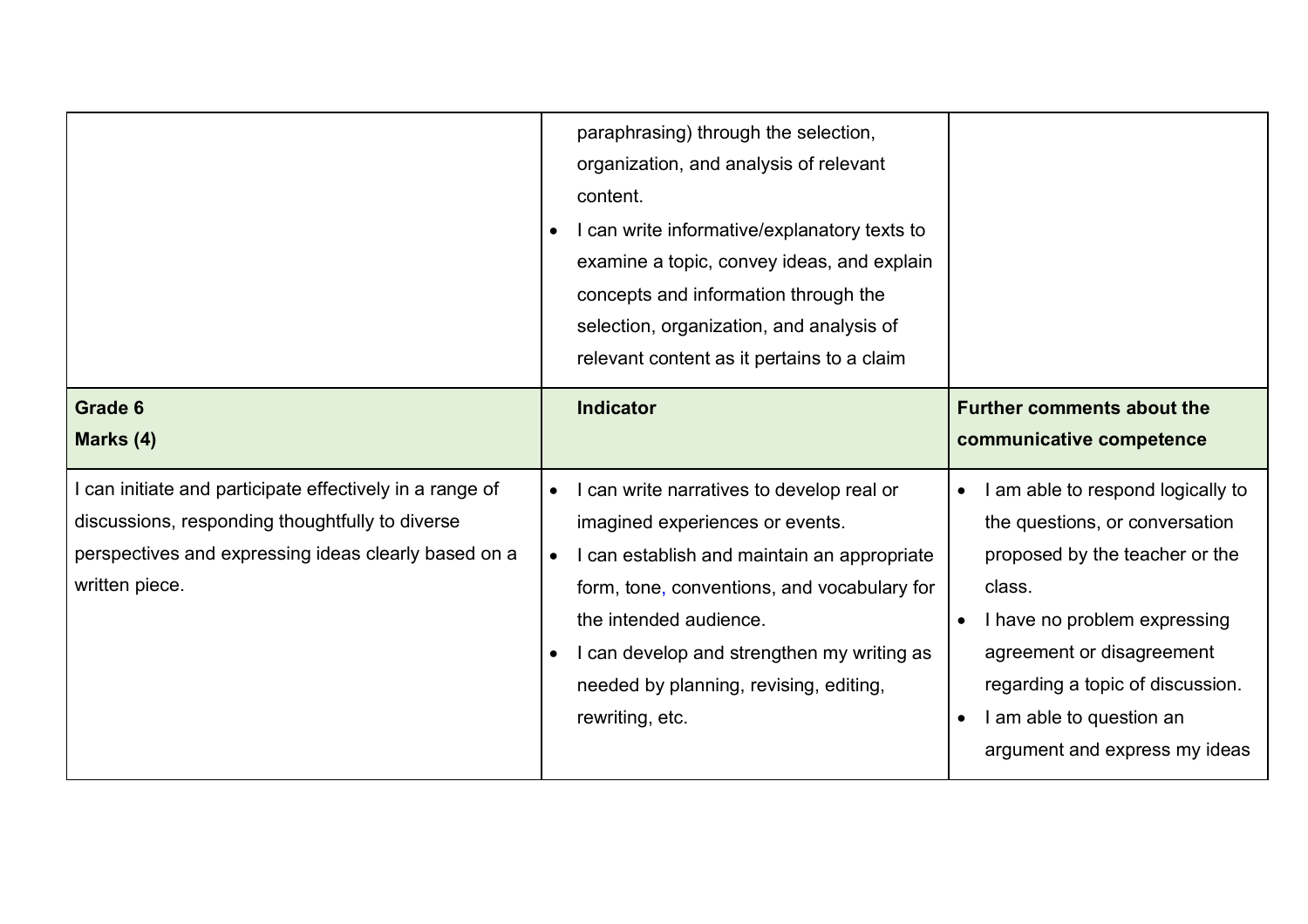| I can produce and/or distribute writing over<br>$\bullet$<br>a variety of mediums, including, but not<br>limited to, the internet.                            | or opinions about topics in the<br>class. |
|---------------------------------------------------------------------------------------------------------------------------------------------------------------|-------------------------------------------|
| I can understand the main message of a<br>$\bullet$<br>listening                                                                                              |                                           |
| I am able to initiate a discussion based a<br>listening                                                                                                       |                                           |
| I am able to identify details, ideas, and<br>$\bullet$<br>details despite the fact that there are a<br>couple of words unknown for me                         |                                           |
| I do not find it difficult to answer questions<br>$\bullet$<br>regarding a video, or a listening exercise<br>because I can retain information and<br>details. |                                           |
| I can acknowledge new information<br>$\bullet$                                                                                                                |                                           |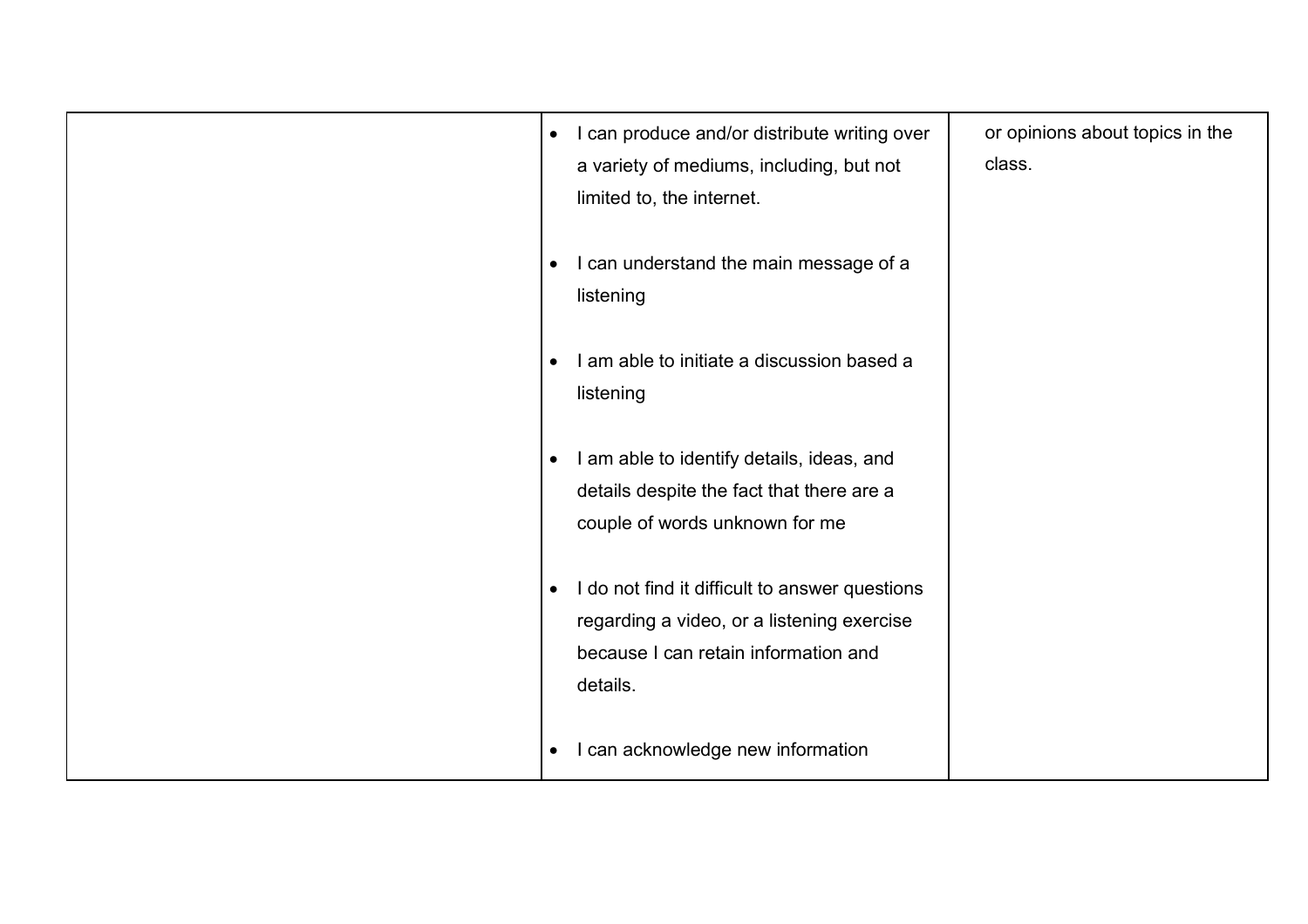|                                                                                                        | expressed by others, and explain how this<br>information has changed, reinforced, or<br>challenged my thinking<br>I can explain the purpose of the information<br>by identifying if it is to inform, evaluate, or<br>persuade.                                                                                                                                           |                                                                                                                                                                                                                                                                                                                                                          |
|--------------------------------------------------------------------------------------------------------|--------------------------------------------------------------------------------------------------------------------------------------------------------------------------------------------------------------------------------------------------------------------------------------------------------------------------------------------------------------------------|----------------------------------------------------------------------------------------------------------------------------------------------------------------------------------------------------------------------------------------------------------------------------------------------------------------------------------------------------------|
| Grade 6                                                                                                | <b>Indicator</b>                                                                                                                                                                                                                                                                                                                                                         | <b>Further comments about the</b>                                                                                                                                                                                                                                                                                                                        |
| Marks (5)                                                                                              |                                                                                                                                                                                                                                                                                                                                                                          | communicative competence                                                                                                                                                                                                                                                                                                                                 |
| I am able to provide further discussion related to a text,<br>book or reading proposed by the teacher. | I am able to state my own opinion and<br>comments regarding a chapter of a<br>book, document, or text that I read.<br>I can provide further comments, be<br>critical and state whether I agree or<br>disagree with what was stated in the<br>text.<br>I am able to understand meanings<br>behind the text. This is to say that I<br>clearly identify the authors idea or | I am able to handle short casual<br>$\bullet$<br>conversations out of the class<br>environment.<br>I am able to express needs,<br>$\bullet$<br>interests and feelings to others.<br>I can integrate multimedia and<br>$\bullet$<br>other visuals to create a product<br>to reinforce and strengthen my<br>communication when<br>appropriate or required. |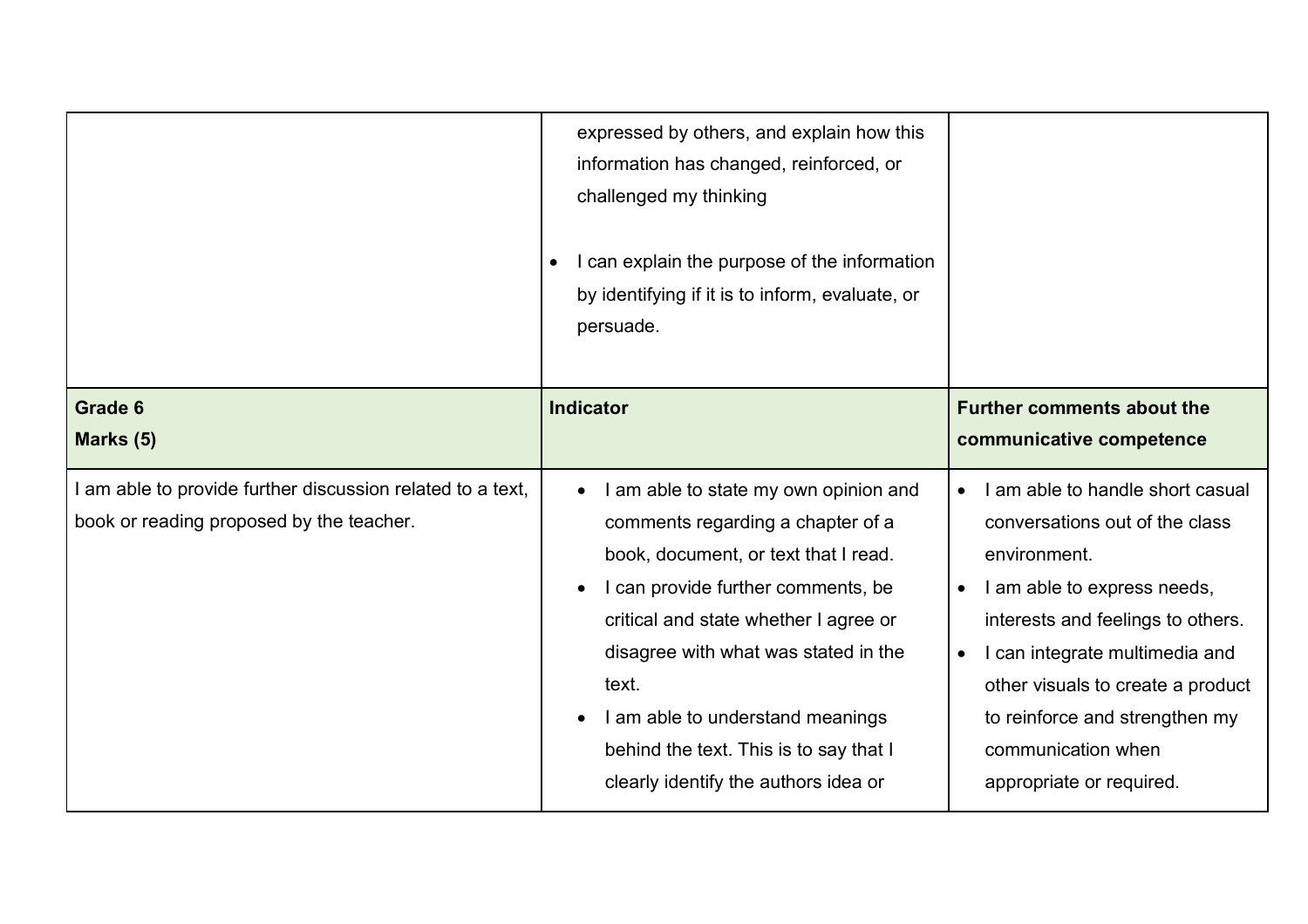I am able to write academically, and creatively regarding a wide range of topics. This by following different strategies and guidelines, so that that my texts fit a specific type of writing, or are whiting the frame of a specific register and formality.

objective when he wrote the text.

- I am able to provide specific details extracted from the text and use them in my arguments.
- I am able to hand write pieces of text with certain clarity, cohesion and logic. As well as use my computer and use all tools and resources available to make my writing reach and understandable
- I am able to create reports, stating specific details of the setting (place, people and time)
- I can write essays following their structure, and being able to agree or disagree with a thesis given.
- I can write a descriptive paragraph where I can describe the book that I am reading at school. Being able to describe settings, contexts, and

• I am able to express ideas in present,past and future tense related to anecdotes, or future plans and experiences that I have.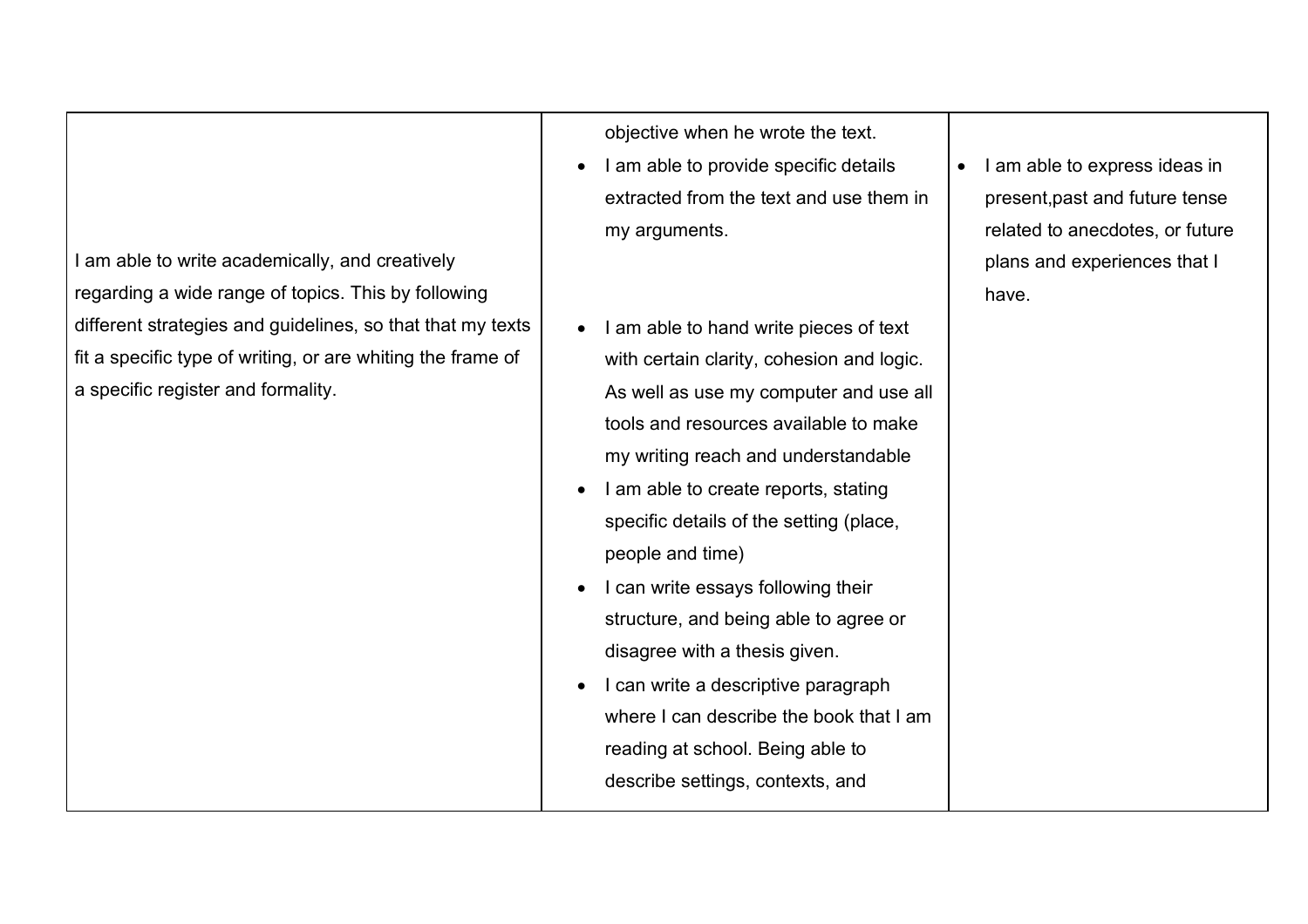|                                                                                                                                                                                                                         | characters.                                                                                                                                                                                                                                                                                                                                                                                                                                                                                                                                           |                                                                                                                                                                                                               |
|-------------------------------------------------------------------------------------------------------------------------------------------------------------------------------------------------------------------------|-------------------------------------------------------------------------------------------------------------------------------------------------------------------------------------------------------------------------------------------------------------------------------------------------------------------------------------------------------------------------------------------------------------------------------------------------------------------------------------------------------------------------------------------------------|---------------------------------------------------------------------------------------------------------------------------------------------------------------------------------------------------------------|
| Grade 6<br>Marks (6)                                                                                                                                                                                                    | <b>Indicator</b>                                                                                                                                                                                                                                                                                                                                                                                                                                                                                                                                      | <b>Further comments about the</b><br>communicative competence                                                                                                                                                 |
| am able to understand a listening, song, podcast or<br>video with the aims of expanding my vocabulary and<br>pronunciation. Additionally, I can proceed to express<br>agreement, disagreement, or opinions or comments. | I am able to identify types of formality<br>when writing an email.<br>I demonstrate good range of vocabulary<br>by using coordinators and subordinators<br>along my text.<br>I can break down a speaker's argument<br>and specific claims and evaluate the<br>relevance and credibility of the evidence<br>used to create the argument.<br>I am able to understand not only the<br>idea and purpose of the listening. But,<br>also I can identify the purpose of the<br>author for mentioning some details.<br>Additionally, I have critical thinking | can expand opinions regarding<br>agreement or disagreement in<br>the grounds of topics we discuss<br>in class.<br>I can question others in order to<br>present justifications to my<br>comments and opinions. |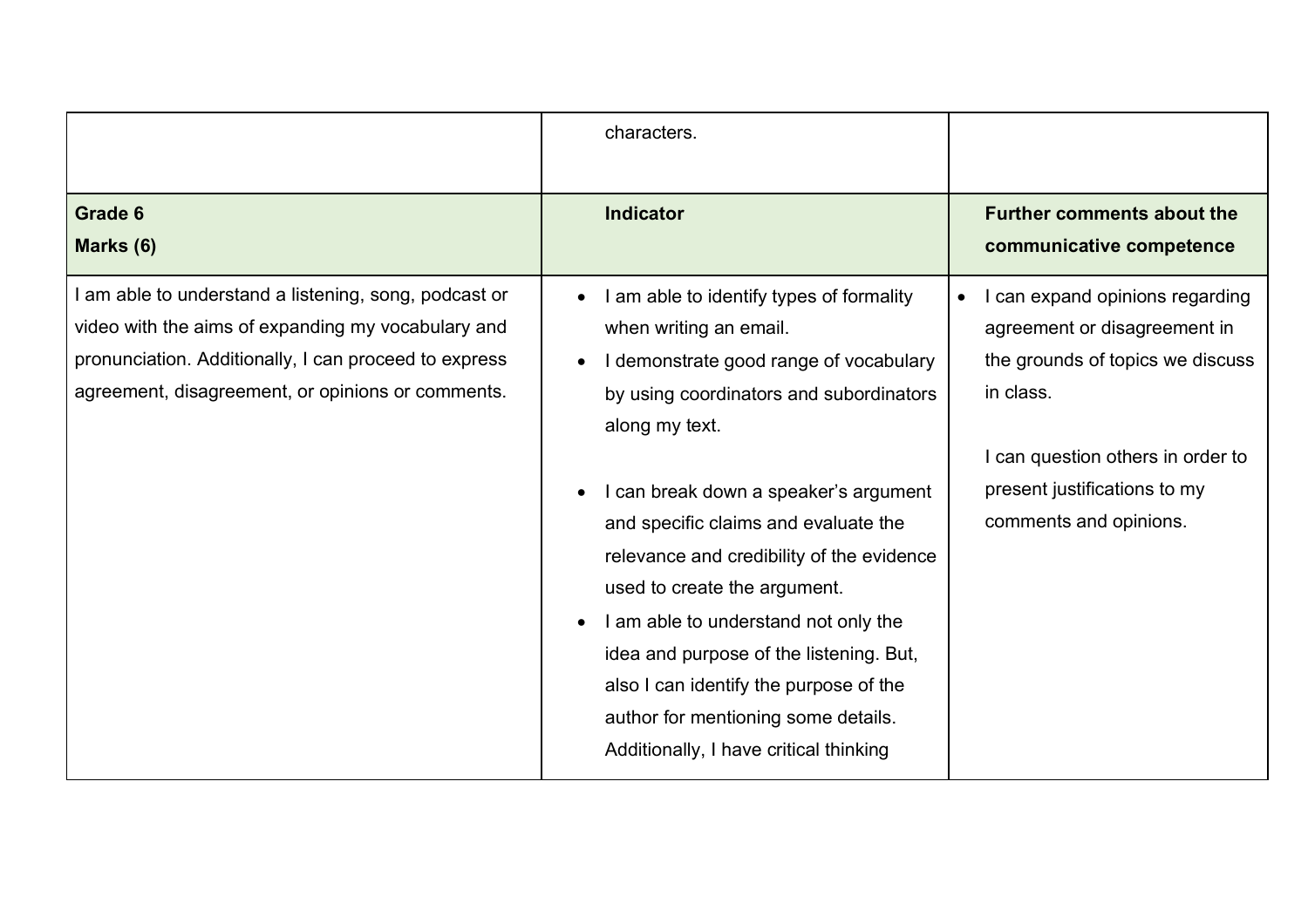| abilities enough to provide comments or<br>questions about it.<br>I am able to question the arguments of<br>$\bullet$ |
|-----------------------------------------------------------------------------------------------------------------------|
| the author, and provide further<br>justifications to what he is saying.                                               |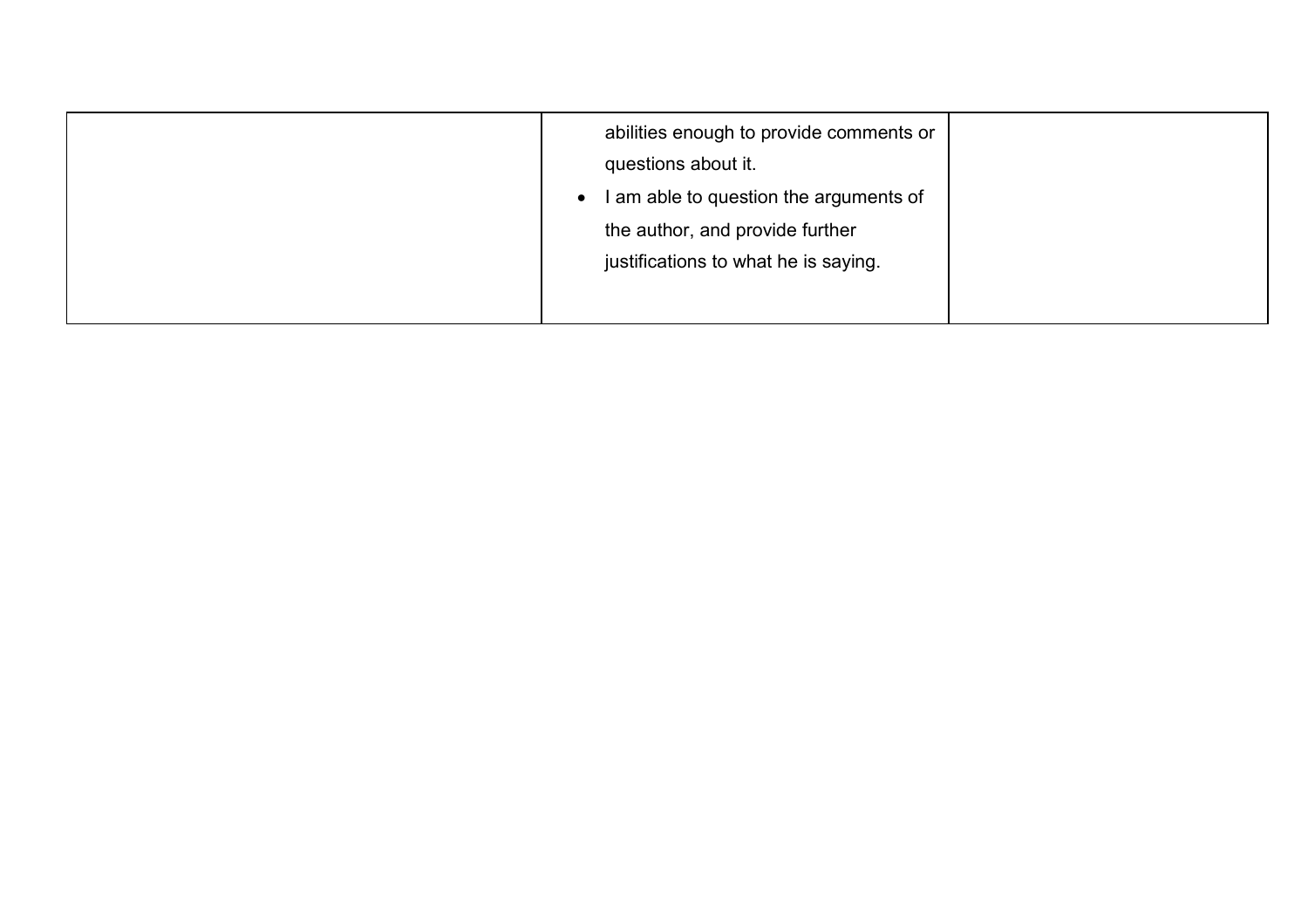| <b>Grades: 7</b>                                                                                                                                                                     | <b>Indicator</b>                                                                                                                                                                                                                                                                                                                                                                                                                                                                                                               | <b>Further comments about the</b>                                                                                                                                                                                                                                                                                                                                                                                       |
|--------------------------------------------------------------------------------------------------------------------------------------------------------------------------------------|--------------------------------------------------------------------------------------------------------------------------------------------------------------------------------------------------------------------------------------------------------------------------------------------------------------------------------------------------------------------------------------------------------------------------------------------------------------------------------------------------------------------------------|-------------------------------------------------------------------------------------------------------------------------------------------------------------------------------------------------------------------------------------------------------------------------------------------------------------------------------------------------------------------------------------------------------------------------|
| Marks (1)                                                                                                                                                                            |                                                                                                                                                                                                                                                                                                                                                                                                                                                                                                                                | communicative competence                                                                                                                                                                                                                                                                                                                                                                                                |
| can comprehend short pieces of text and readings, with<br>an intermediate level of complexity. This allows me to<br>categorize information (general and detailed)                    | I can extract general information from a piece<br>$\bullet$<br>of text, and I can decide what the main idea of<br>the text is.<br>I am able to answer specific questions related<br>to the text (setting, character, roles)<br>I can name characters and provide creative<br>descriptions of them<br>In a basic way, I can provide descriptive<br>$\bullet$<br>sentences or even paragraphs in regards to<br>specific pieces of texts, or books.<br>I am able to create a bank of words that I will<br>later look up and learn | am able to communication my<br>needs, interests agreements or<br>disagreements with my teacher<br>and classmates.<br>I am able to communicate<br>basic needs that I would<br>have during my school time<br>to my teacher or classmates.<br>I am able to express interest<br>in any a subject by using<br>formal and simple words.<br>I am able to communicate<br>outside the frame of my<br>English lesson. (Social and |
| can write coherent pieces of work. Joining others ideas<br>and my own. I order to ensure logic and coherence I can<br>use linguistic devices to link my paragraphs and<br>sentences. | I can write grammatically correct sentences<br>using a wide variety of tenses.<br>I am able to put sentences together by using<br>any connector studied in class (FANBOYS)<br>I am able to construct a short paragraph by<br>putting complete sentences together in such a                                                                                                                                                                                                                                                     | causal interactions)<br>I am able to express<br>questions or ask for repetition<br>during my lessons.<br>I can express verbally my<br>basic personal information                                                                                                                                                                                                                                                        |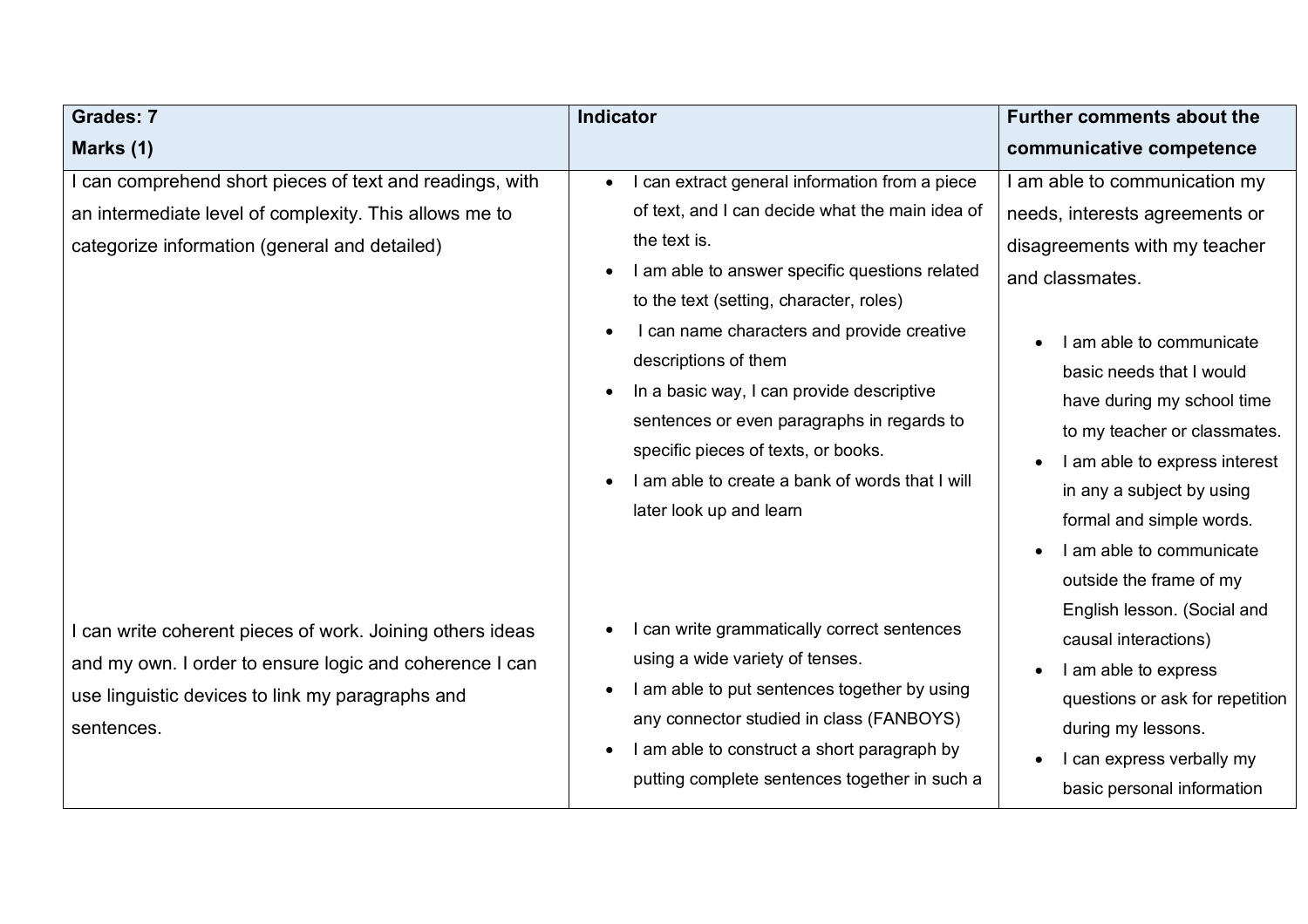|                                                           | way that their order is coherent and logic. SO<br>that the structure of a paragraph is maintained.<br>I am able to provide sentences paraphrasing<br>$\bullet$<br>others or citing others ideas and points of<br>views. | containing, names, numbers,<br>addresses, places and times.<br>I am able to describe who I<br>am and others |
|-----------------------------------------------------------|-------------------------------------------------------------------------------------------------------------------------------------------------------------------------------------------------------------------------|-------------------------------------------------------------------------------------------------------------|
| <b>Grades: 7</b>                                          | <b>Indicator</b>                                                                                                                                                                                                        | <b>Further comments about the</b>                                                                           |
| Marks (2)                                                 |                                                                                                                                                                                                                         | communicative competence                                                                                    |
| am able to listen to audios, videos, podcasts and         | I am able to pay a attention to a listening                                                                                                                                                                             | I am able to describe my                                                                                    |
| comprehend the main idea speakers want to convey.         | extract and understand the general idea of the                                                                                                                                                                          | family and pets                                                                                             |
|                                                           | listening.                                                                                                                                                                                                              | I can engage shortly in group                                                                               |
| am able to express feelings, needs and interests by using | I can identify the different people interacting in                                                                                                                                                                      | conversations, or provide                                                                                   |
| complete compound sentences.                              | a listening conversation                                                                                                                                                                                                | small verbal participation                                                                                  |
|                                                           | I am able to answer specific questions related                                                                                                                                                                          | during the lesson                                                                                           |
|                                                           | to a podcast, video or listening.                                                                                                                                                                                       |                                                                                                             |
|                                                           | After listening a few times, I am able to provide                                                                                                                                                                       |                                                                                                             |
|                                                           | details in within the interactions happening in                                                                                                                                                                         |                                                                                                             |
|                                                           | the piece of audio                                                                                                                                                                                                      |                                                                                                             |
|                                                           | I am able to write pieces of text where it is                                                                                                                                                                           |                                                                                                             |
|                                                           | evident the use of connectors (FANBOYS)                                                                                                                                                                                 |                                                                                                             |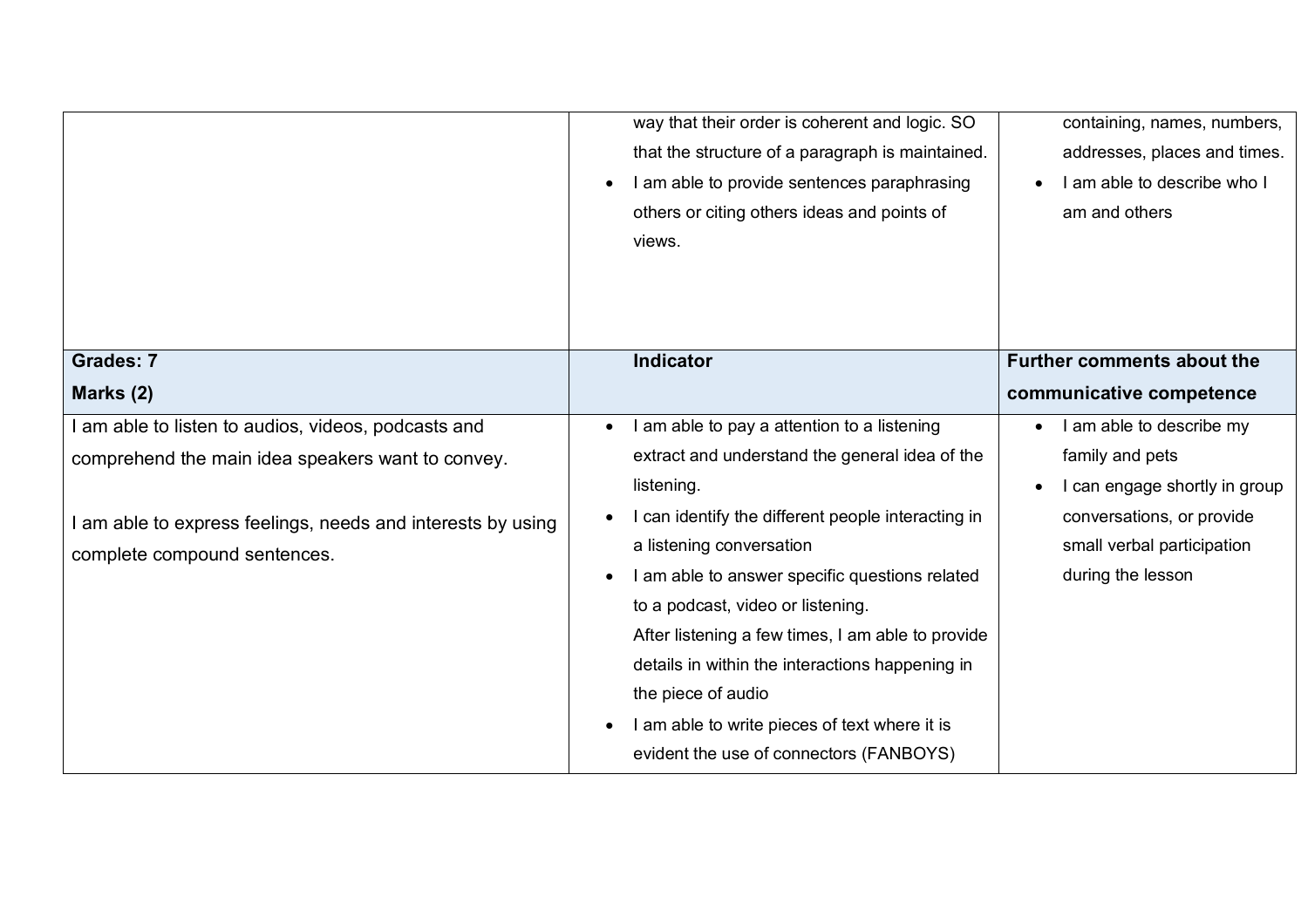| Indicator                                           | <b>Further comments about the</b>          |
|-----------------------------------------------------|--------------------------------------------|
|                                                     | communicative competence                   |
| I can cite strong and thorough textual<br>$\bullet$ | I can present information,                 |
| evidence to support a claim.                        | findings, and supporting evidence          |
| I can determine the contextual meaning of           | conveying a clear and distinct             |
| words, phrases, and literary devices.               | perspective.                               |
| I can analyze an author's craft and                 |                                            |
| structure.                                          | I can engage effectively in a<br>$\bullet$ |
| I can analyze how a particular point of view        | range of speaking tasks (one-              |
| or cultural experience is reflected in a            | on-one, in groups, and                     |
| source.                                             | teacher-led)                               |
| I can analyze and evaluate multiple                 | I can formulate and ask                    |
| interpretations of a source.                        | questions to enhance a                     |
|                                                     | discussion.                                |
|                                                     | I can integrate claims and                 |
| I can write an argument to support claims           | findings from multiple sources             |
| using valid reasoning, as well as relevant          | into a discussion.                         |
| and sufficient evidence.                            |                                            |
| I can use writing to inform my audience             |                                            |
| and convey complex ideas, concepts, and             |                                            |
| information.                                        |                                            |
|                                                     |                                            |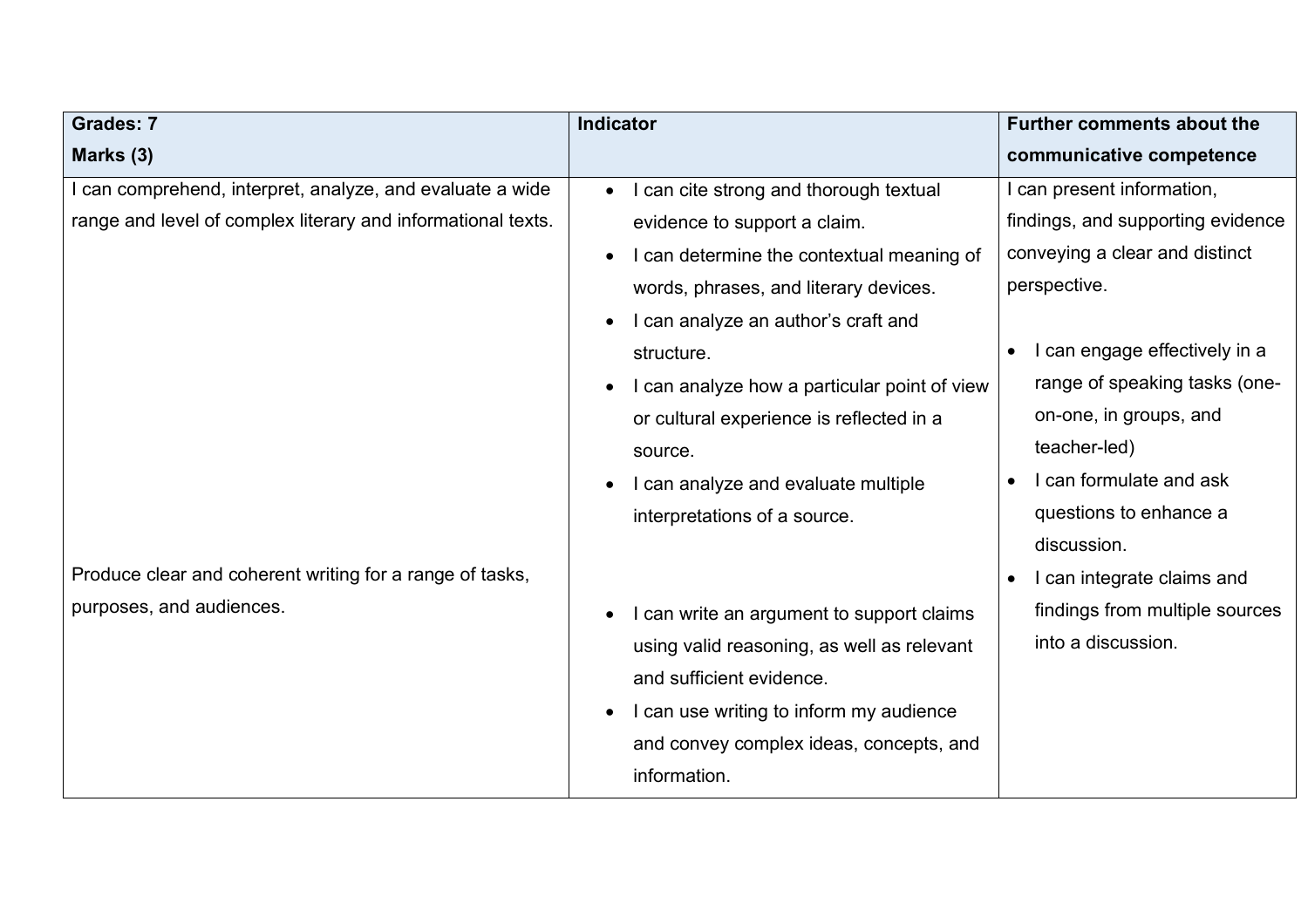|                                                            | I can write narratives to develop real or<br>$\bullet$<br>imagined experiences or events using a<br>variety of techniques, details, and well-<br>structured events or sequences.<br>I can develop and distribute my writing<br>over a variety of mediums, including but<br>not limited to the internet.<br>I can establish and maintain an appropriate<br>form, tone, conventions, and vocabulary<br>for the intended audience. |                                           |
|------------------------------------------------------------|---------------------------------------------------------------------------------------------------------------------------------------------------------------------------------------------------------------------------------------------------------------------------------------------------------------------------------------------------------------------------------------------------------------------------------|-------------------------------------------|
| <b>Grades: 7</b>                                           | <b>Indicator</b>                                                                                                                                                                                                                                                                                                                                                                                                                | <b>Further comments about the</b>         |
| Marks (4)                                                  |                                                                                                                                                                                                                                                                                                                                                                                                                                 | communicative competence                  |
|                                                            |                                                                                                                                                                                                                                                                                                                                                                                                                                 |                                           |
| can initiate and participate effectively in a range of     | I can develop and strengthen my writing<br>$\bullet$                                                                                                                                                                                                                                                                                                                                                                            | can integrate multimedia and<br>$\bullet$ |
| discussions, responding thoughtfully to diverse            | through collaborative planning, revising,                                                                                                                                                                                                                                                                                                                                                                                       | other visuals as appropriate or           |
| perspectives and expressing ideas clearly and building off | editing, rewriting, etc.                                                                                                                                                                                                                                                                                                                                                                                                        | required to engage my                     |
| the ideas of others.                                       | I can conduct research to answer self-                                                                                                                                                                                                                                                                                                                                                                                          | audience, strengthen my                   |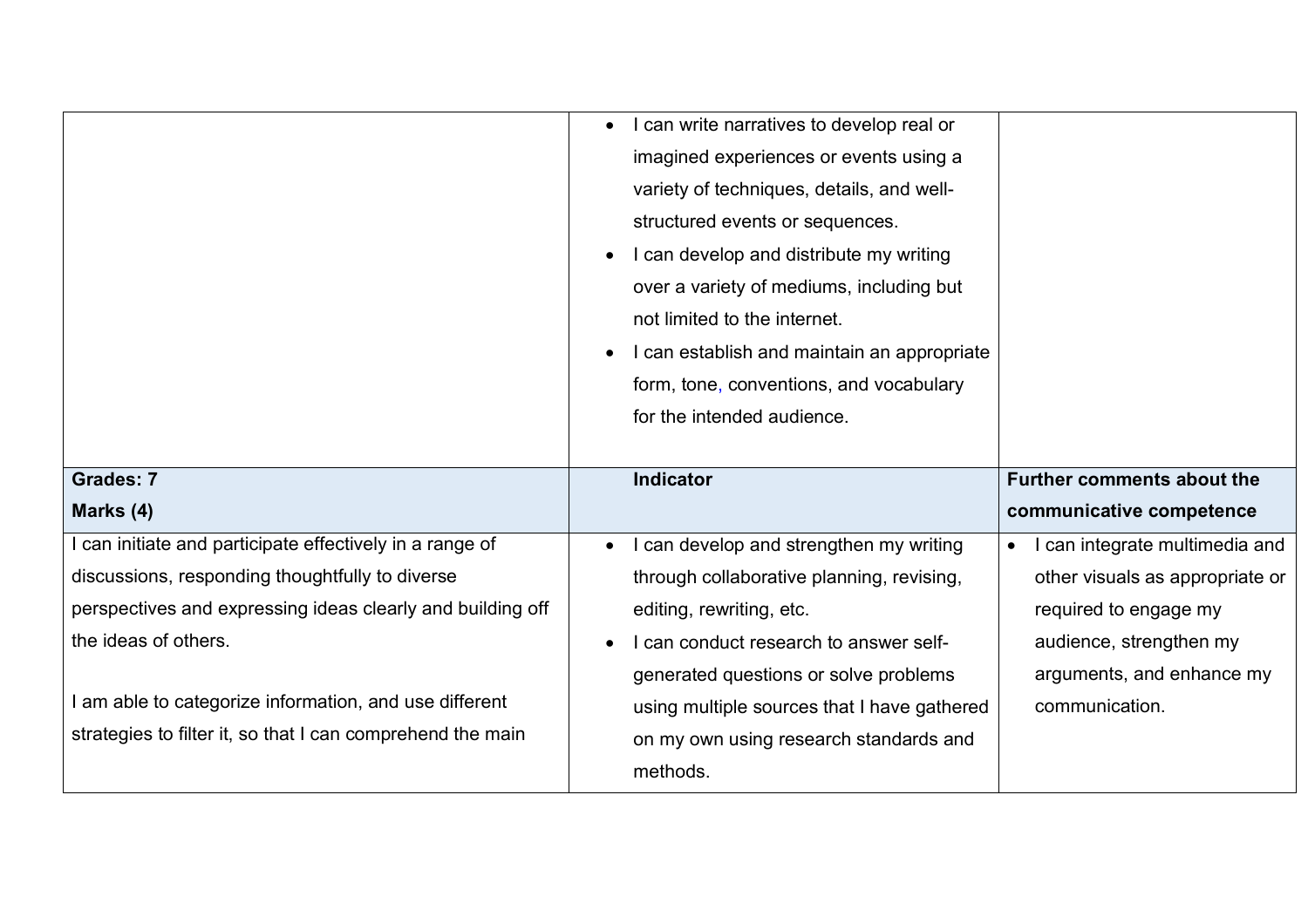| purpose of the speaker or author and any other idea in                                                   |                                                                                                                                                                                                                                                                                                                                                                                                                                                       |                                   |
|----------------------------------------------------------------------------------------------------------|-------------------------------------------------------------------------------------------------------------------------------------------------------------------------------------------------------------------------------------------------------------------------------------------------------------------------------------------------------------------------------------------------------------------------------------------------------|-----------------------------------|
| between the lines.                                                                                       |                                                                                                                                                                                                                                                                                                                                                                                                                                                       |                                   |
| Discussing and analysing ideas and opinions (e.g.,<br>debating)<br>Improving and deepening comprehension | I can interpret new information expressed<br>by others and explain how this information<br>has changed, reinforced, or challenged my<br>thinking.<br>I can interpret, assess, and evaluate the<br>purpose of the information.<br>I can analyze a speaker's argument and<br>specific claims to evaluate the credibility,<br>relevance, and sufficiency of the evidence<br>used to create the argument.<br>Share ideas relevant to class activities and |                                   |
|                                                                                                          | discussions (e.g., teacher or student-<br>selected pairs or small groups, whole class<br>brainstorming, literature circles, book<br>clubs)                                                                                                                                                                                                                                                                                                            |                                   |
| <b>Grades: 7</b>                                                                                         | <b>Indicator</b>                                                                                                                                                                                                                                                                                                                                                                                                                                      | <b>Further comments about the</b> |
| Marks (5)                                                                                                |                                                                                                                                                                                                                                                                                                                                                                                                                                                       | communicative competence          |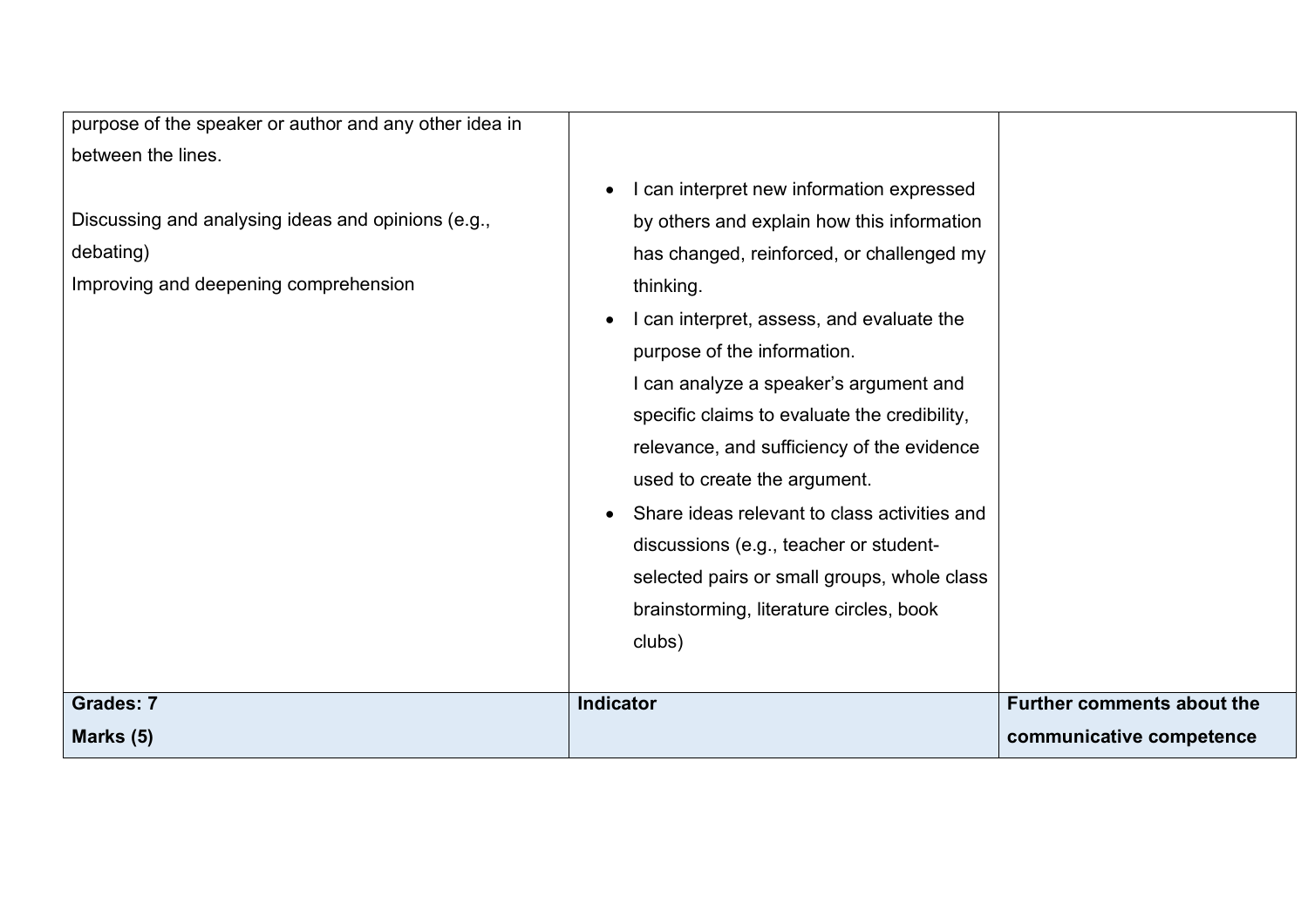use speaking and listening to interact with others for the purposes of:

- Discussing concerns and resolving problems
- Negotiating consensus or agreeing to different purposes and ideas
- Completing a variety of tasks
- Using prior knowledge and/or other sources of evidence
- Staying on topic in focussed discussions
- Presenting in a clear, focussed, organized, and effective manner
- Explaining and effectively supporting a viewpoint
- Summarizing and synthesizing
- Generating questions
- Visualizing and sharing
- Making inferences and drawing conclusions
- Interpreting the speaker's verbal and nonverbal messages, purposes, and perspectives
- Analyzing
- Ignoring distractions
- Speak and listen in partner, small group, and whole class discussion to accomplish a substantive task (e.g., suggest a plan of action for a student council, present a mock trial of an historical figure, take turns in a structured debate)
- Share ideas in structured discussions and dialogues to explore issues, varying viewpoints, and conflicts
- Ask questions to sustain and extend interactions
- Listen to classmates and others without interrupting, speak respectfully to others, and use language and tone appropriately when disagreeing
- Offer ideas and experiences that build on the ideas of others
- Speak and listen to respond to others' needs, feelings, and reactions, considering verbal and nonverbal cues (e.g., tone,

At this stage students are flexible and creative to use their communicative skills in different ways that could allow them to:

- Communicate effectively regarding their progress, needs or interests in the foreign language.
- Self-evaluate their learning so that they understand what they need to learn or improve.
	- Create conversation in academic and nonacademic scenarios. This will allow them to have more meaningful interactions with a wider community.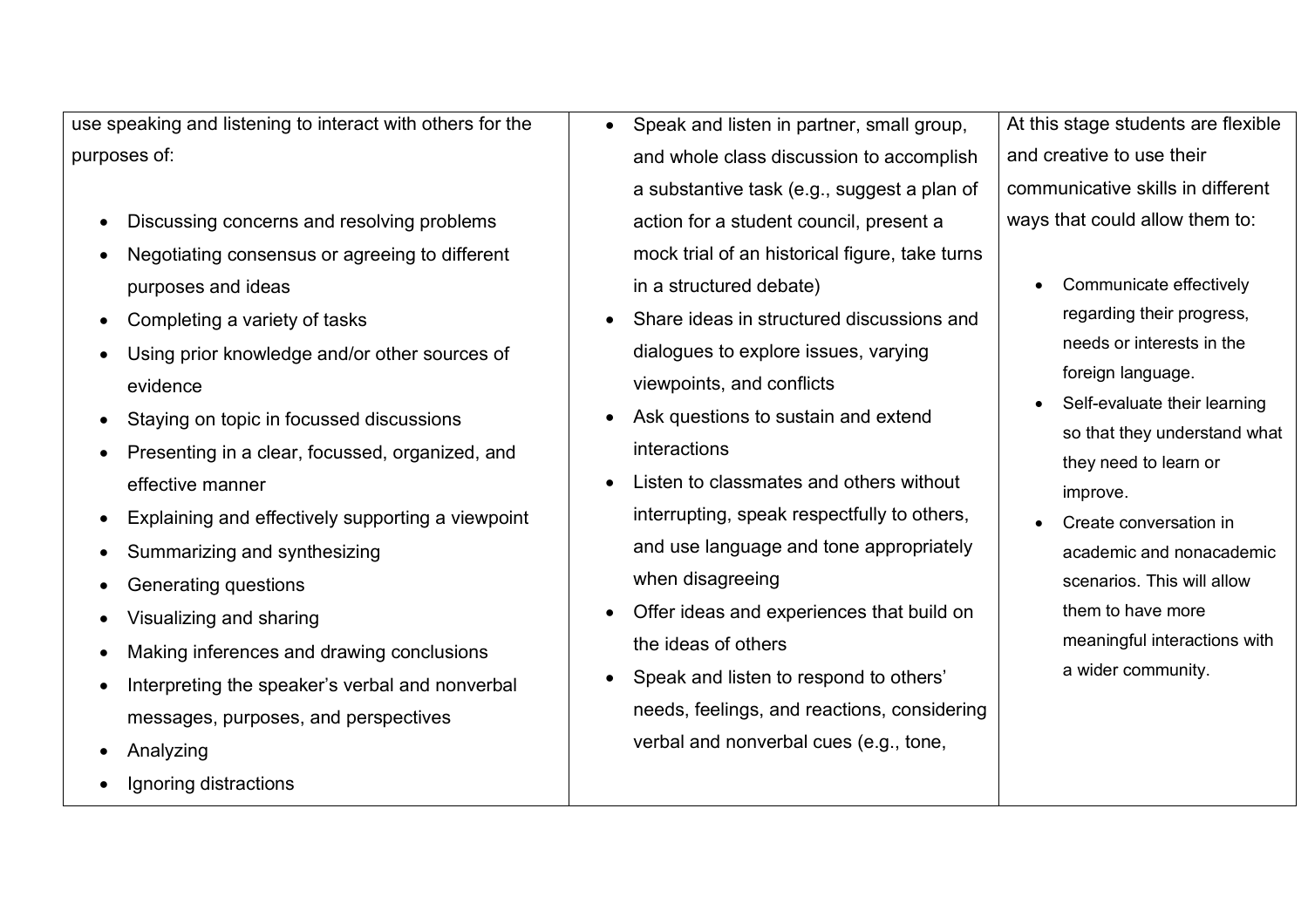| inflection, body language, facial                      |  |
|--------------------------------------------------------|--|
| expression)                                            |  |
| Synthesize viewpoints of others, identify<br>$\bullet$ |  |
| similarities and differences between                   |  |
| viewpoints, and discuss ways differences               |  |
| can be resolved or minimized                           |  |
| Identify purpose (e.g., to explain,                    |  |
| persuade, entertain) and audience (e.g.,               |  |
| parents, peers, principal) for speaking and            |  |
| presenting                                             |  |
| Present/discuss in their own words                     |  |
| information that is accurate, states a clear           |  |
| topic, is sequenced logically, and includes            |  |
| specific and relevant examples and details             |  |
| (e.g., summarize a politician's position on            |  |
| an issue, present a dramatization of life as           |  |
| a slave in ancient Egypt)                              |  |
| Explain their own viewpoints and give<br>$\bullet$     |  |
| reasons, and, if applicable, support                   |  |
| judgments through references to a text,                |  |
|                                                        |  |
|                                                        |  |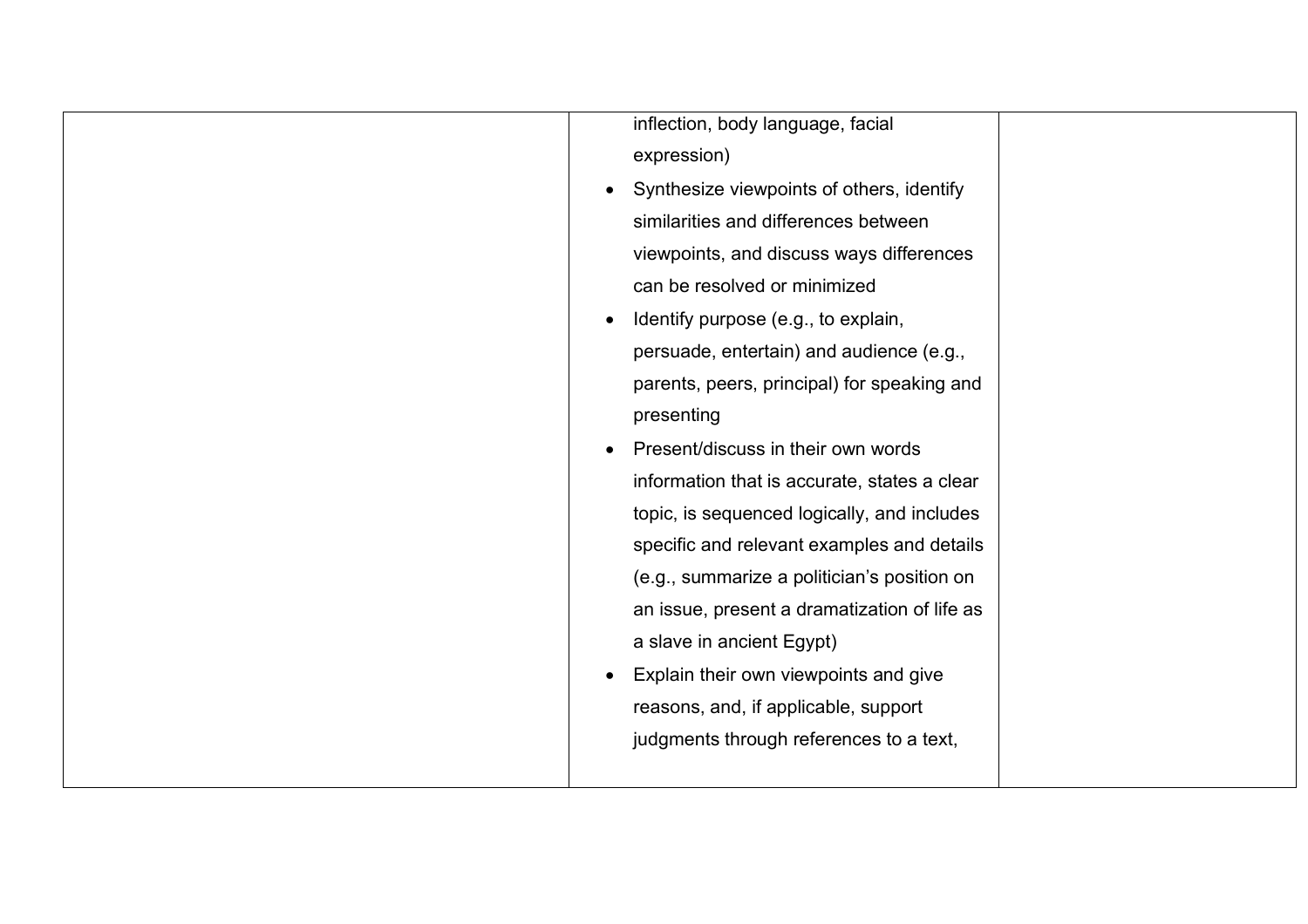| prior knowledge, or other sources of        |
|---------------------------------------------|
| evidence                                    |
| When delivering a persuasive                |
| presentation, state a clear position or     |
| perspective in support of an argument or    |
| proposal, describe the points in support of |
| the argument, and employ well-articulated   |
| evidence                                    |
| Use vocabulary appropriate to topic and     |
| audience (e.g., content-specific words and  |
| phrases, such as "civilization")            |
| Use tone, volume, pacing, phrasing, and     |
| gesture to engage audience and enhance      |
| meaning                                     |
| Use speaking to explore new ideas and       |
| opinions, and support and build on the      |
| ideas and opinions of others (e.g., "When   |
| we started listening to the speech, I       |
| thought I agreed with the speaker, but      |
| when she/he got to the part about, I        |
| realized that I had a different opinion.")  |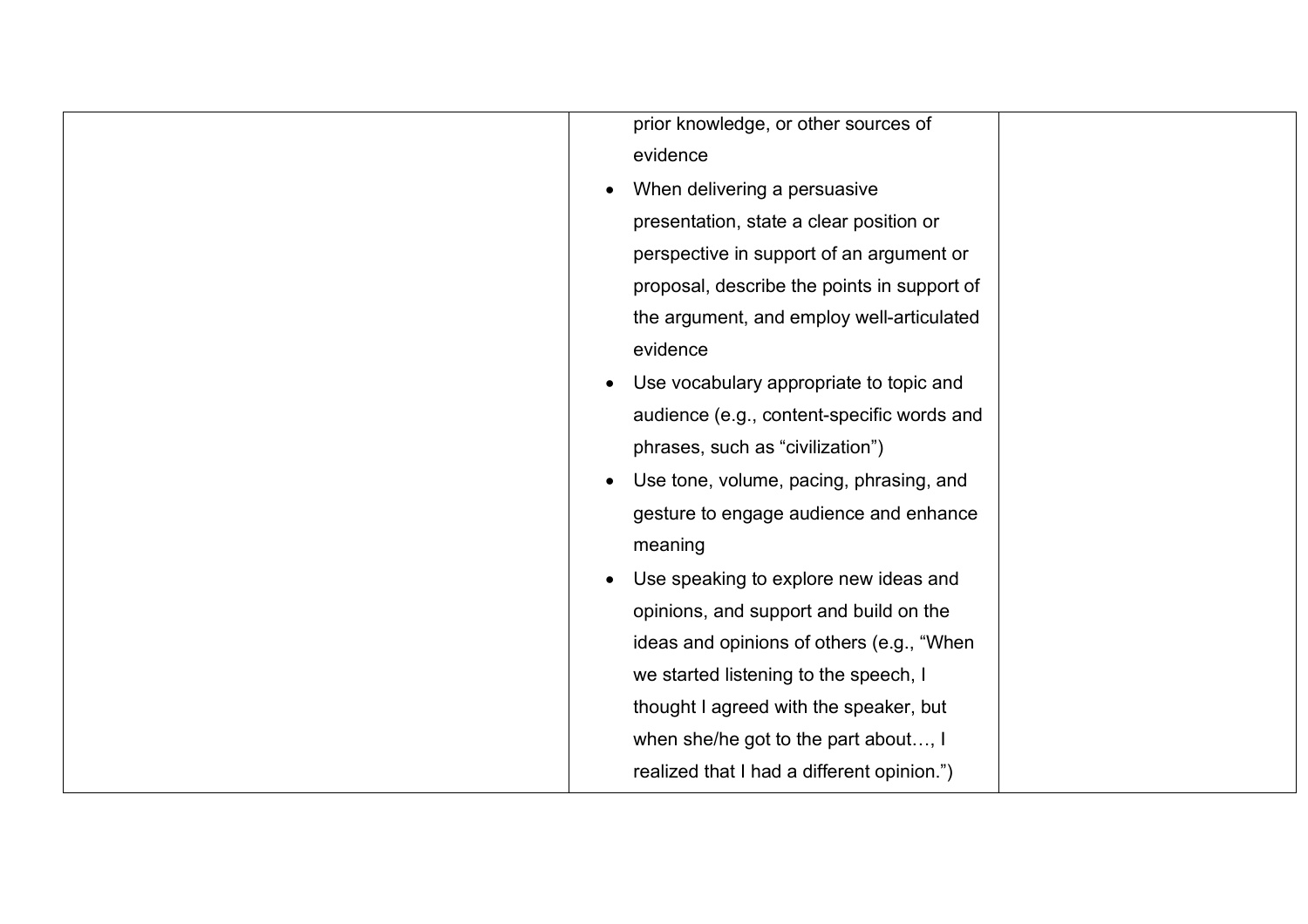I can read fluently and demonstrate comprehension and interpretation of a range of grade-appropriate literary texts, featuring some complexity in theme and writing techniques, including:

- Stories from Aboriginal and other cultures
- Literature reflecting a variety of ancient and modern cultures
- Short stories and novels exposing students to unfamiliar contexts
- Short plays that are straightforward in form and content poetry in a variety of forms
- Non-fiction books
- Textbooks and other instructional materials
- Visual or graphic materials
- Reports and articles
- Reference material
- Appropriate web sites
- Instructions and procedures
- Advertising and promotional materials
- Read grade-appropriate literary texts independently and collectively (e.g., choral reading, readers' theatre), with accuracy, comprehension, and fluency, including expression and phrasing
- Describe setting, characters, plot, events, and conflict in their own words, and explain how they influence each other (e.g., elements of setting influence character action, character action contributes to understanding of characterization, plot events can contribute to mood)
- Make and defend inferences that show some insight into characters' motivations and feelings; provide support with specific evidence from the text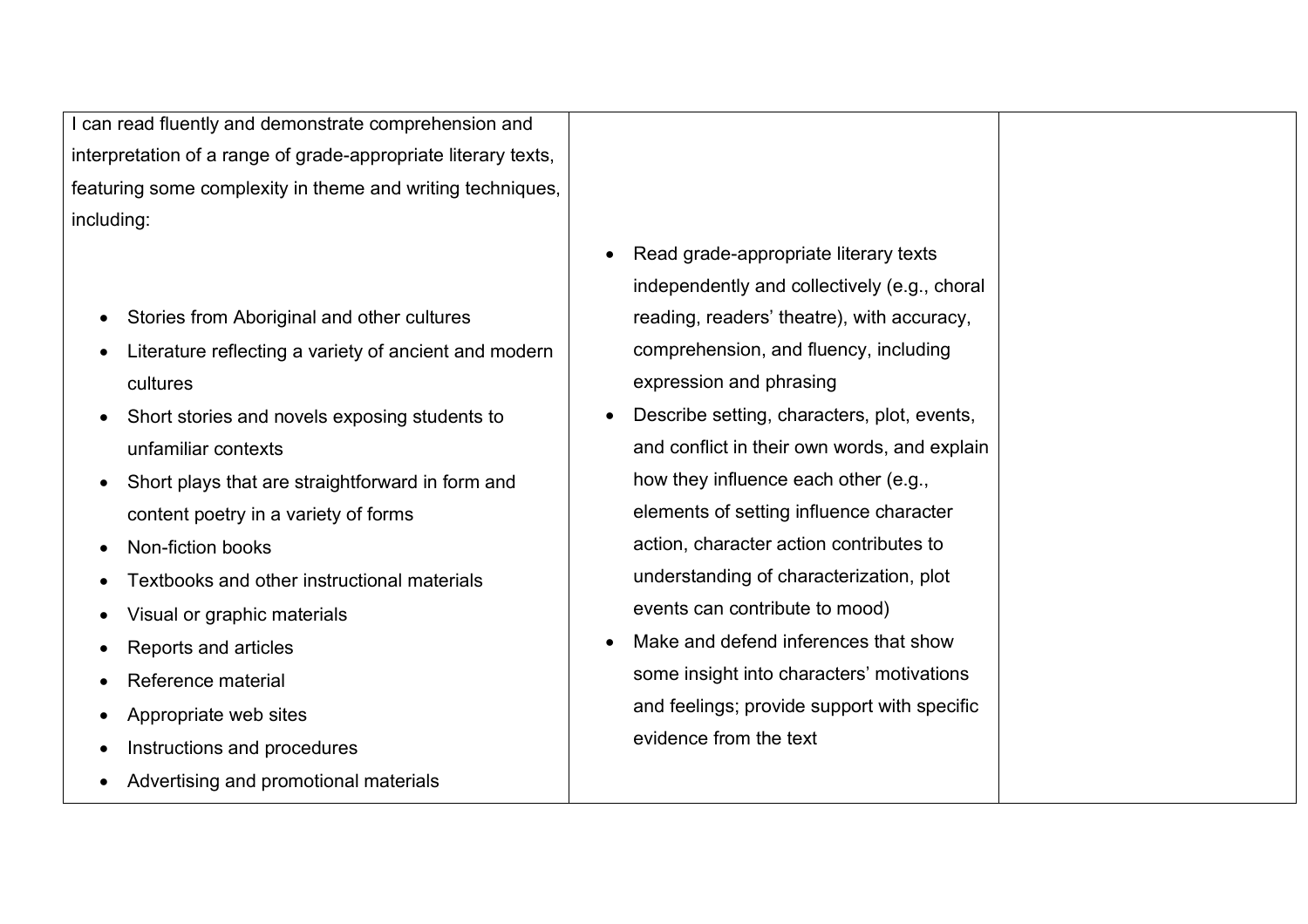| Draw comparisons among texts and<br>$\bullet$        |
|------------------------------------------------------|
| among genres                                         |
| Offer meaningful interpretations of the<br>$\bullet$ |
| theme or author/poet's message                       |
| Make and support direct and indirect<br>$\bullet$    |
| connections (text-to-self, text-to-text, and         |
| text-to-world)                                       |
| Identify the central theme or idea in a<br>$\bullet$ |
| poem, and explain how it is conveyed                 |
| through images and poetic devices                    |
| (including figurative language)                      |
| Use 'text features' (e.g., dialogue,<br>$\bullet$    |
| punctuation) to support meaning when                 |
| reading aloud and silently                           |
| Read grade-appropriate information texts             |
| independently and collectively, with                 |
| accuracy, comprehension, and fluency,                |
| including expression and phrasing                    |
| Use a variety of print and electronic                |
| reference sources (e.g., dictionaries,               |
| thesaurus, web sites)                                |
|                                                      |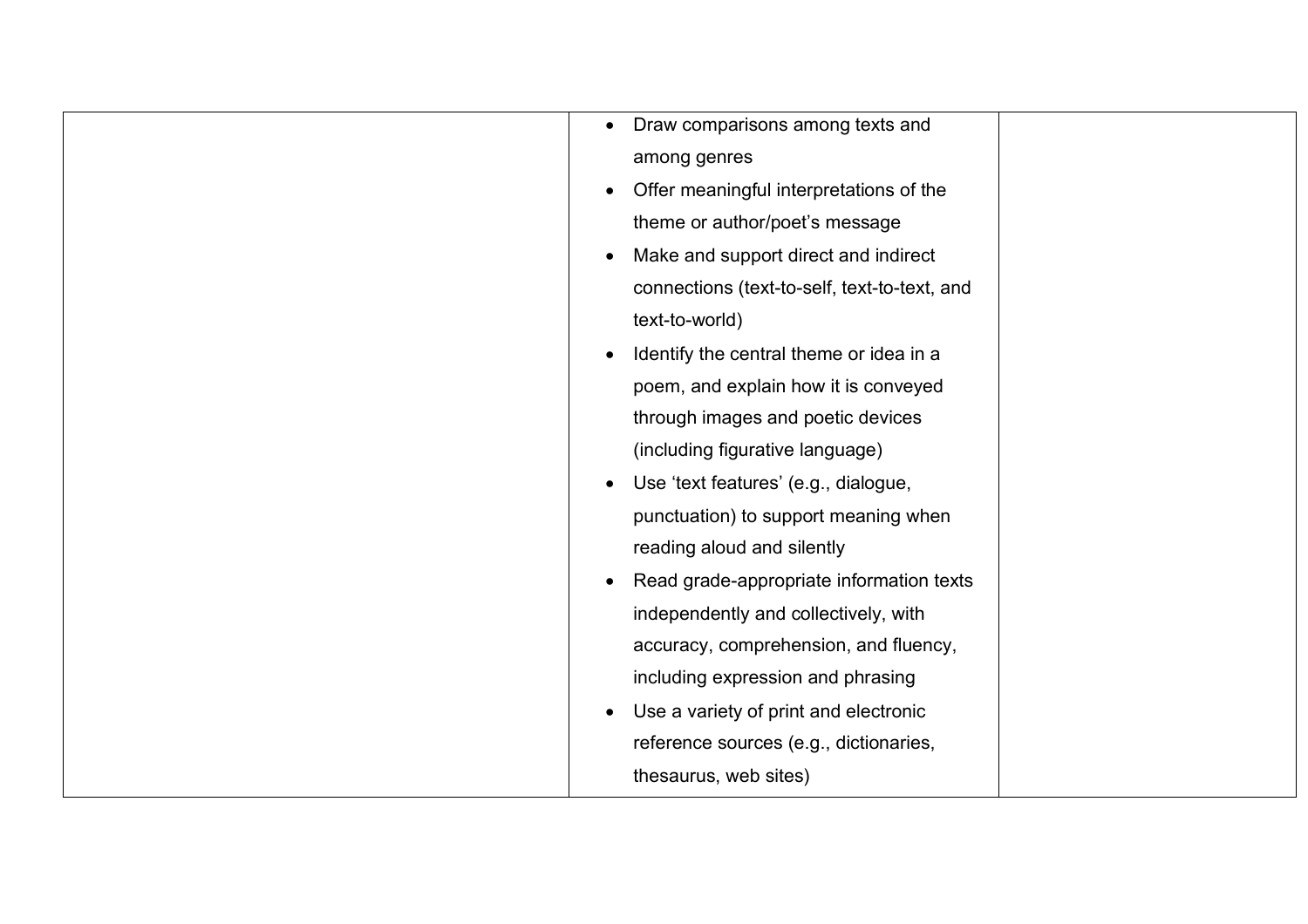| <b>Grades: 7</b>                                             | Indicator                                    | <b>Further comments about the</b> |
|--------------------------------------------------------------|----------------------------------------------|-----------------------------------|
| Marks (6)                                                    |                                              | communicative competence          |
| I can communicate in a variety of effective informational    | Locate specific relevant details through the | My spoken language<br>$\bullet$   |
| writing and speaking upon several purposes and to            | use of 'text features' (e.g., glossaries,    | Contains a variety of             |
| audiences with the purpose of persuade or influence them.    | tables of contents, unit summaries, indices, | sentence types, lengths,          |
|                                                              | appendices, visuals, navigation bars,        | and structures (e.g.,             |
| clearly developed ideas by using focused and useful          | search engines)                              | simple, compound, and             |
| supporting details, analysis, and explanations               | Identify main topics addressed in a          | complex)                          |
| sentence fluency through clear, well-constructed             | selection and distinguish between main       | Initiate interactions only        |
| sentences that demonstrate a variety of lengths and          | ideas and related details                    | with the merely purpose           |
| patterns, with an increasingly fluid style                   | Make accurate, organized notes by            | of fulfilling their own           |
| effective word choice by using content words,                | creating categories that reflect the main    | inquiries to expanding            |
| precise nouns, and powerful verbs and modifiers              | ideas or topics                              | their knowledge.                  |
| a voice demonstrating an appreciation and interest           | Support meaningful inferences or             | Provide opinions and              |
| in the topic                                                 | interpretations with specific evidence from  | comments so that the              |
|                                                              | the text                                     | interactions within the           |
| In terms of writing, I show paragraphs that show an          | Generate questions and provide answers       | class member is more              |
| organization that includes topic sentences that lead that to | through further reading on the topic         | rich and meaningful.              |
| clear purposes, followed by well-developed and cohesive      |                                              |                                   |
|                                                              |                                              |                                   |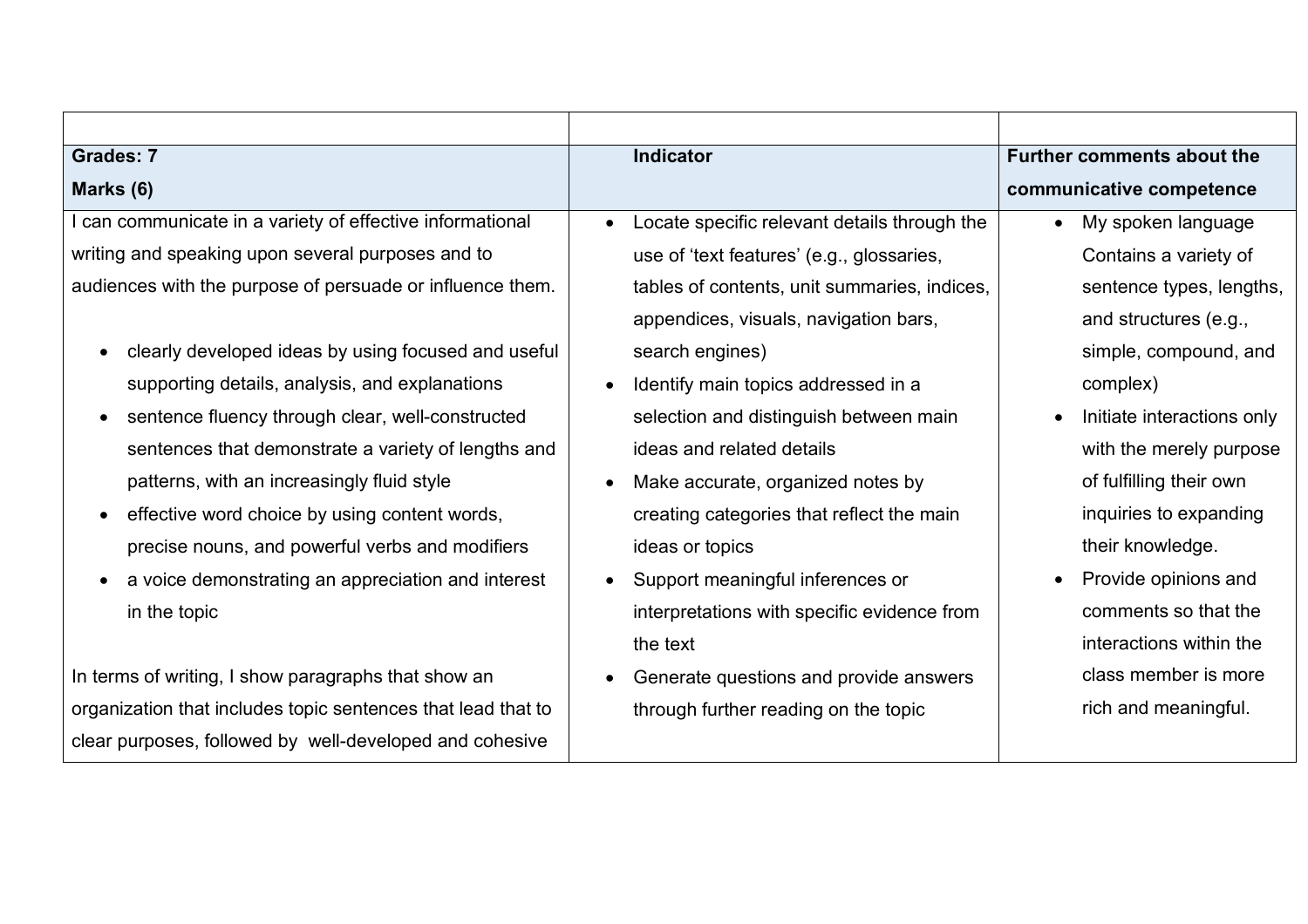| sequences and paragraphs or sections that lead to a | Include accurate and important information<br>$\bullet$   |
|-----------------------------------------------------|-----------------------------------------------------------|
| strong conclusion.                                  | from text and 'text features', including                  |
|                                                     | specific details from graphics.                           |
|                                                     |                                                           |
|                                                     | Makes sense and emphasizes important<br>$\bullet$         |
|                                                     | ideas                                                     |
|                                                     | Includes a narrowed, focused, clear, and<br>$\bullet$     |
|                                                     | coherent topic                                            |
|                                                     | Includes information that is accurate and<br>$\bullet$    |
|                                                     | integrates information from several                       |
|                                                     | sources                                                   |
|                                                     | Shows understanding of the topic through<br>$\bullet$     |
|                                                     | personal experience and/or research                       |
|                                                     | May express and justify a viewpoint<br>$\bullet$          |
|                                                     | Anticipates and answers some of the<br>$\bullet$          |
|                                                     | reader's questions                                        |
|                                                     | Includes visuals and text working jointly to<br>$\bullet$ |
|                                                     | represent and enhance the topic                           |
|                                                     | Shows a clear sense of audience; shows<br>$\bullet$       |
|                                                     | consideration for and interest in the reader              |
|                                                     |                                                           |